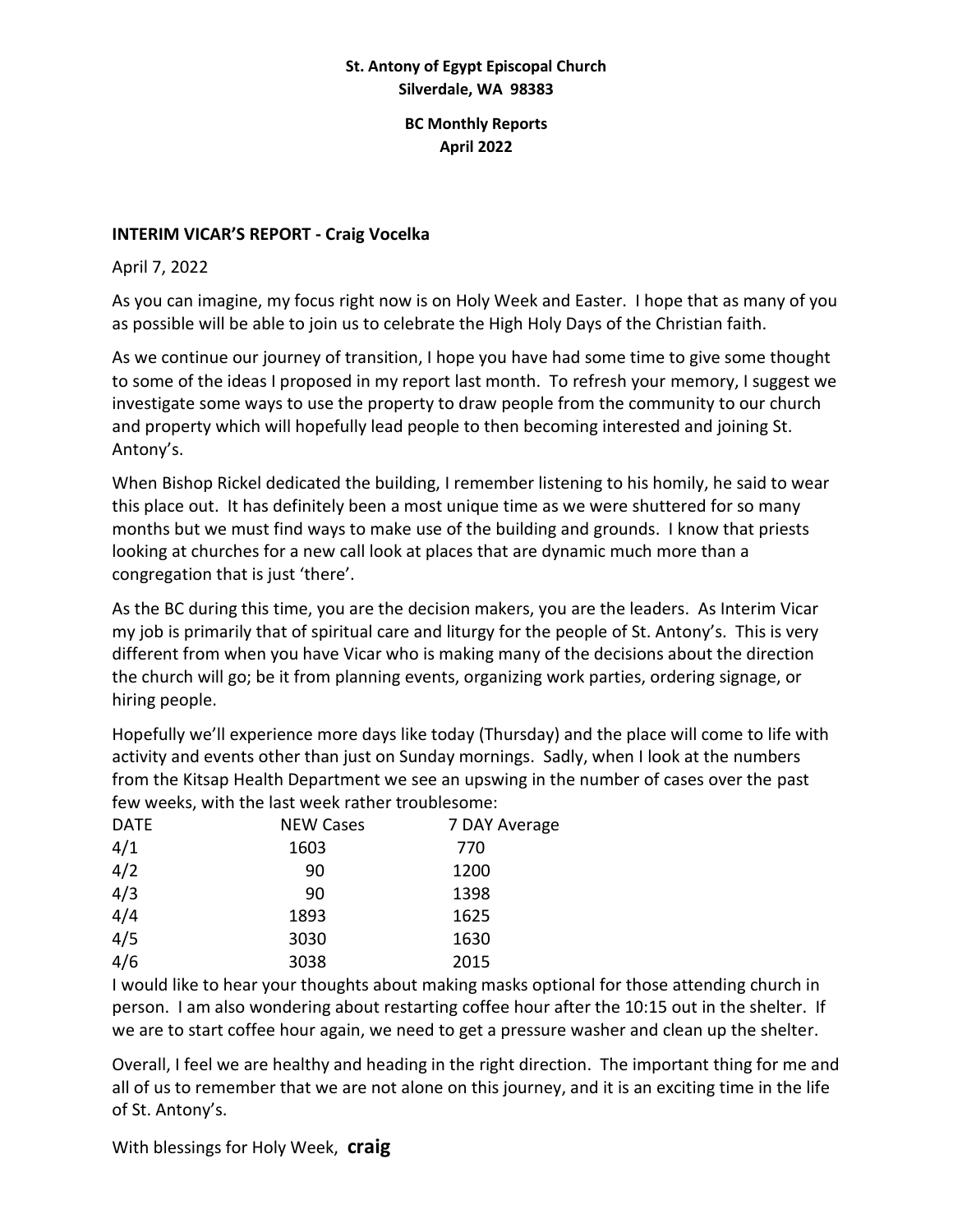#### **BISHOP'S WARDEN – David Wilkinson**

*Digital Operations Technician:* Father Craig and I met with Guy Fulton to offer him the position discussed at the March BC meeting. A list of position responsibilities was presented and discussed. Guy was very receptive and accepted the position. His first official day was Sunday, April 3<sup>rd</sup>. At this time, we learned that Guy will be going on vacation April 25<sup>th</sup> and will be gone for two months. He has spoken to the Fagans about covering some of the services. Father Craig can get the livestreaming started, so Laurel Rogers can handle the cameras at other times. I have started to learn about the livestreaming so I can assist as needed, especially for the streaming of the early service. We should keep our eyes open for others who might be able to be volunteers for this ministry.

*Building Use Request:* Received and researched request from the P.E.O., a non-profit organization with the primary goal of helping women 'reach for the stars' through grants to attain higher education. The group has six members that are also members of St. Antony. Ruth Lindstrum is the contact person for this group. They are seeking to use the Gathering Room and Kitchen for monthly meetings. In addition, two or three times a year, they may need other facilities, such as the Event Pavilion, for group socials or events. Since the group has church members, the agreement will be informal and will not have monetary requirements. Donations, of course, would be accepted.

# **PEOPLE'S WARDEN– Dave Peterson**

No report.

**COMMUNICATIONS – Dee Perreira**

No report.

**FACILITIES – Dave Peterson**

No report.

# **FAITH FORMATION – Julie Sherwin (Youth)**

Hello all,

Here is my update on playset and play yard area. It is my report as nothing else to report. I will go over this on Sunday. There is a lot of color in the Powerpoint so if you have a smart device please bring it with the slideshow downloaded. I will be bringing my laptop instead of printing. Julie Sherwin.

# **FAITH FORMAION - Esther Osborne (Adult)**

No report.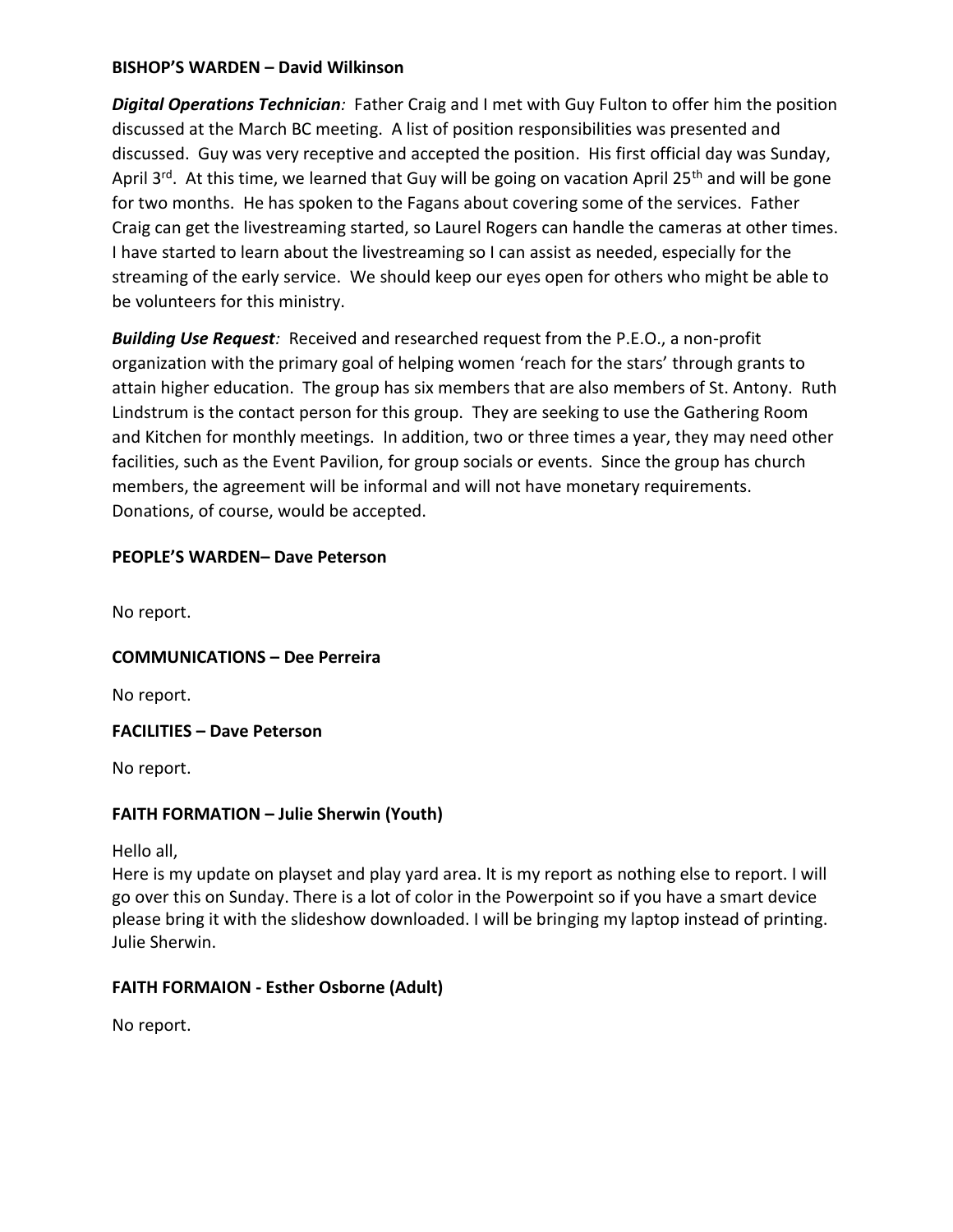### **FINANCE – Jim Foley**

Hi all,

Sorry for the last minute report. It's been a busy week and I needed to get the quarterly payroll taxes filed first. Basically, we had a so-so month of giving and are hovering at about \$2,500 in the red for the year. I've adda a line in operating expenses to track expenses related to the search for a new vicar.

### **OUTREACH – Loretta McGinley**

There was effort to make contact with Silverdale Methodist Church to clarify information on their website regarding their stance on homosexuality. Would like further BC discussion before following up with a possible collaboration with SMC with outreach at their church.

I spoke with Jennifer Brown from the Diocesan Refugee Resettlement Office (RRO) regarding ways our church might provide support. She offered to come to St. A's for another Outreach Sunday talk. She will also be attending our next Zoom Outreach Team meeting on 12 April, and can share more about what RRO is doing, and how we might help. Areas of particular need are rental assistance and teaching English to refugees. I would like to plan a church fundraiser, with proceeds going towards RRO. Jennifer is an ESL teacher and just began training volunteers to offer English lessons to refugees via Zoom. I contacted Kitsap Community Resources and they hope to receive continued support this year for their Kinship Program; this will be decided at our next Outreach meeting. They provided information about how the funds provided last year helped the family recipient:

Family #1: This family was able to build a loving multigenerational household for a very bright growing, 3 year old girl.

Great Grandmother obtained custody upon the event of incarceration of the child's mother when she was just a year old. Great Aunt who had a full time job and home of her own, helped with transportation and loving and supporting the child (whom both women call "their little blessing").

G Grandmother had a severe decline in health in the spring of 2020, which led to G Aunt having to leave her job to help in her mother's household full time.

Over the summer Auntie was able to obtain her homecare providers license and move in with her mother and niece.

We were able to cover, not only the care provider licensing fees, but with help from your gift cards over the past year, amenities for the household and growing little, that our program would have otherwise been powerless to assist with.

G Grandmother's health had improved. G Aunt continues to live in & help with the household, transportation and love and education of their growing artistic preschooler.

#### **PARISH LIFE – Bishop's Committee**

No report.